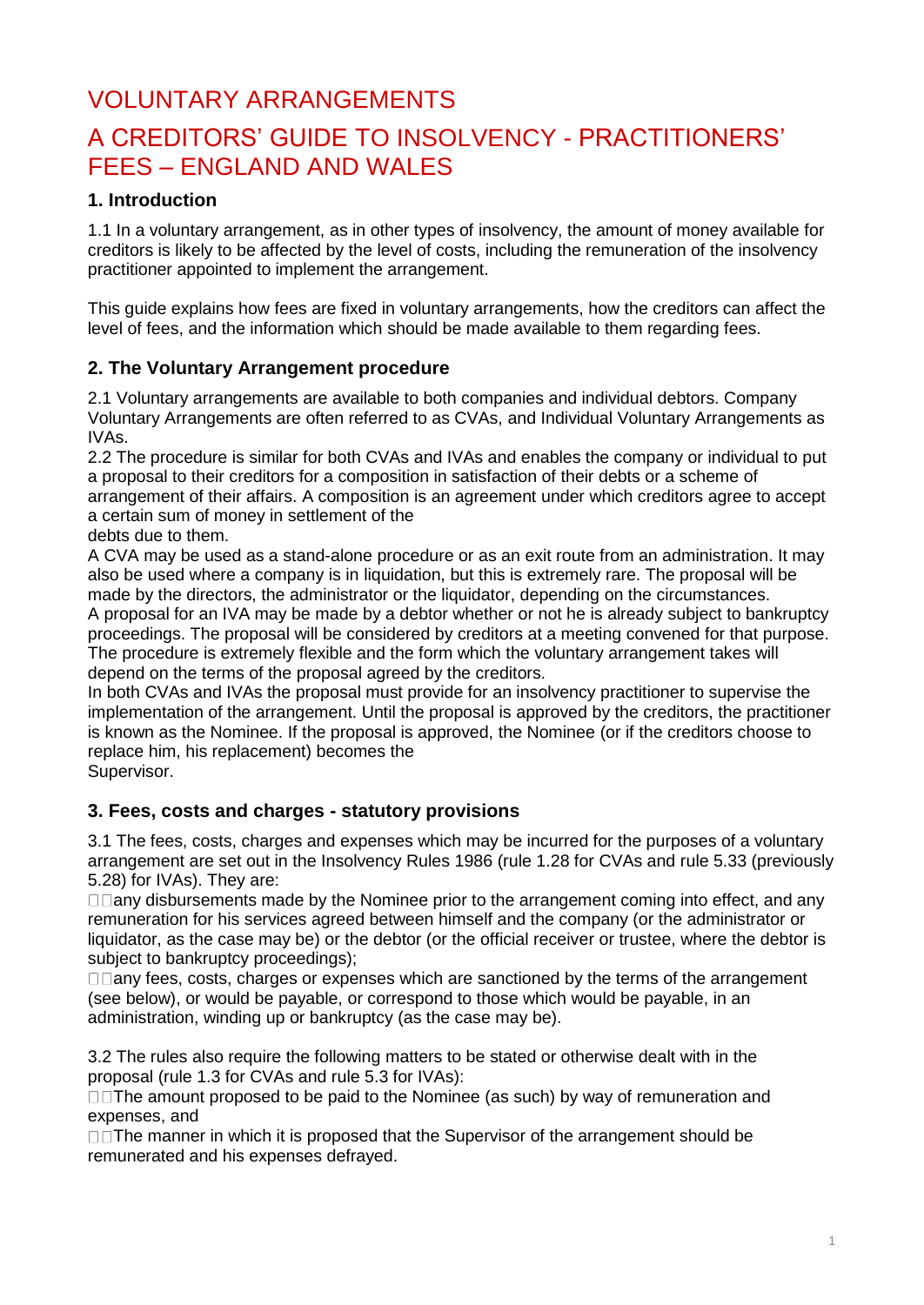# **4. The role of the creditors**

4.1 It is for the creditors' meeting to decide whether to agree the terms relating to remuneration along with the other provisions of the proposal. The creditors' meeting has the power to modify any of the terms of the proposal (with the consent of the debtor in the case of an IVA), including those relating to the fixing of remuneration.

The Nominee should be prepared to disclose the basis of his fees to the meeting if called upon to do so. Although there are no further statutory provisions relating to remuneration in voluntary arrangements, the terms of the proposal may provide for the establishment of a committee of creditors and may include among its functions the fixing of the Supervisor's remuneration.

# **5. What information should the creditors receive?**

## **5.1 When fixing bases of remuneration**

5.1.1 When seeking agreement for the basis or bases of remuneration, the voluntary arrangement proposal or the Supervisor (where fees and disbursements are subject to agreement after approval of the arrangement) should provide sufficient supporting information to enable the creditors (or the committee of creditors where applicable) to make an informed judgement as to whether the basis sought is appropriate having regard to all the

circumstances of the case. The nature and extent of the information provided will depend on the stage during the conduct of the case at which approval is being sought. The appendix to this guide sets out a suggested format for the provision of information.

5.1.2 If any part of the remuneration is sought on a time costs basis, the proposal or the Supervisor should provide details of the minimum time units used and current charge-out rates, split by grades of staff, of those people who have been or who are likely to be involved in the time costs aspects of the case.

5.1.3 The proposal or the Supervisor should also provide details and the cost of any work that has been or is intended to be sub-contracted out that could otherwise be carried out by the Supervisor or his or her staff.

## **5.2 After the bases of remuneration have been fixed**

The Supervisor is required to send reports to creditors at specified intervals in accordance with rule 5.31A. When reporting to creditors, in addition to the matters specified in rule 5.31A, the Supervisor should provide an explanation of what has been achieved in the period under review and how it was achieved, sufficient to enable the progress of the case to be assessed. Creditors should be able to understand whether the remuneration charged is reasonable in the circumstances of the case (whilst recognising that the Supervisor must fulfil certain statutory obligations and regulatory requirements that might be perceived as bringing no added value for the estate). Where any remuneration is on a time costs basis, the Supervisor should disclose the charge in respect of the period, the time spent and the average charge-out rates, in larger cases split by grades of staff and analysed by appropriate activity.

If there have been any changes to the charge-out rates during the period under review, rates should be disclosed by grades of staff, split by the periods applicable. The Supervisor should also provide details and the cost of any work that has been sub-contracted out that could otherwise be carried out by the Supervisor or his or her staff.

# **5.3 Disbursements and other expenses**

5.3.1 Costs met by and reimbursed to the Supervisor in connection with the voluntary arrangement should be appropriate and reasonable. Such costs will fall into two categories:

□□Category 1 disbursements: These are costs where there is specific expenditure directly referable both to the voluntary arrangement and a payment to an independent third party. These may include, for example, room hire, storage, postage, telephone charges, travel expenses, and equivalent costs reimbursed to the Supervisor or his or her staff.